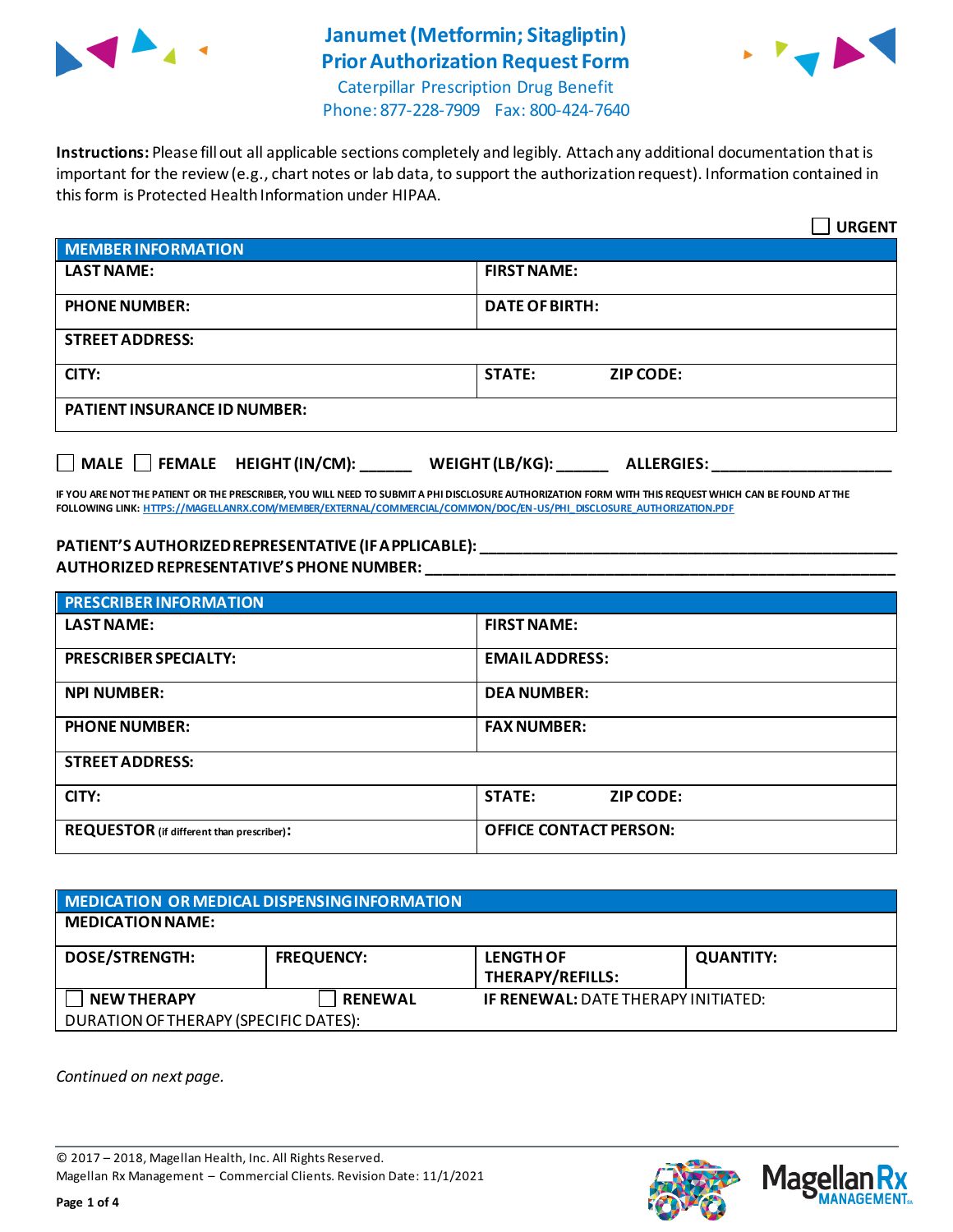

Phone: 877-228-7909 Fax: 800-424-7640



| MEMBER'S LAST NAME: NAMER AND THE RESERVE TO A LOCAL CONTROL OF THE RESERVE TO A LOCAL CONTROL CONTR                                                                                                                                                                                                          | <b>MEMBER'S FIRST NAME:</b>                                                                                                                                              |                                                       |  |  |
|---------------------------------------------------------------------------------------------------------------------------------------------------------------------------------------------------------------------------------------------------------------------------------------------------------------|--------------------------------------------------------------------------------------------------------------------------------------------------------------------------|-------------------------------------------------------|--|--|
|                                                                                                                                                                                                                                                                                                               | 1. HAS THE PATIENT TRIED ANY OTHER MEDICATIONS FOR THIS CONDITION? VES (if yes, complete below)                                                                          | <b>NO</b>                                             |  |  |
| <b>MEDICATION/THERAPY (SPECIFY</b><br>DRUG NAME AND DOSAGE):                                                                                                                                                                                                                                                  | <b>DURATION OF THERAPY (SPECIFY</b><br>DATES):                                                                                                                           | <b>RESPONSE/REASON FOR</b><br><b>FAILURE/ALLERGY:</b> |  |  |
|                                                                                                                                                                                                                                                                                                               |                                                                                                                                                                          |                                                       |  |  |
| <b>2. LIST DIAGNOSES:</b><br>$\square$ Type 1 diabetes<br>$\square$ Type 2 diabetes<br>□ Other Diagnosis ICD-10 Code(s):                                                                                                                                                                                      |                                                                                                                                                                          | ICD-10:                                               |  |  |
| PRIOR AUTHORIZATION.                                                                                                                                                                                                                                                                                          | 3. REQUIRED CLINICAL INFORMATION: PLEASE PROVIDE ALL RELEVANT CLINICAL INFORMATION TO SUPPORT A                                                                          |                                                       |  |  |
| Is the patient 18 years of age or older?<br>$\Box$ Yes $\Box$ No<br>Is the patient already taking the requested medication?<br>$\Box$ Yes $\Box$ No                                                                                                                                                           |                                                                                                                                                                          |                                                       |  |  |
| Is the patient's HbA1c 7% or greater? HbA1c must be taken within the past 6 months.*<br>*Copy of HbA1c required.                                                                                                                                                                                              |                                                                                                                                                                          |                                                       |  |  |
| Was the patient's most recent HbA1clevel, PRIOR to STARTING the requested medication, 7.0% or greater?<br>$\Box$ Yes $\Box$ No<br>HbA1c must be taken within the past 6 months. Copy of HbA1c level required.                                                                                                 |                                                                                                                                                                          |                                                       |  |  |
| Is the patient currently on metformin?* $\Box$ Yes $\Box$ No<br>*Please provide documentation                                                                                                                                                                                                                 |                                                                                                                                                                          |                                                       |  |  |
| Has the patient had an inadequate response or intolerance to metform? $\Box$ Yes $\Box$ No<br><i>*Please provide documentation</i>                                                                                                                                                                            |                                                                                                                                                                          |                                                       |  |  |
| Does the patient have at least one of the following contraindication to metformin? (Please Circle)<br>$\Box$ Estimated glomerular filtration rate (GFR) less than or equal to 45 mL/min/1.73 m2;<br>$\Box$ Advanced liver disease with cirrhosis, portal hypertension, ascites, and/or hepatic encepahlopathy |                                                                                                                                                                          |                                                       |  |  |
| Is the patient currently on a sulfonylurea (or a meglitinide as a sulfonylurea equivalent)? $\Box$ Yes $\Box$ No                                                                                                                                                                                              |                                                                                                                                                                          |                                                       |  |  |
| Has the patient had an inadequate response or intolerance to a meglitinide or a sulfonylurea?* $\Box$ Yes $\Box$ No<br><i>*Please provide documentation</i>                                                                                                                                                   |                                                                                                                                                                          |                                                       |  |  |
| <i>*Please provide documentation</i><br>• High risk for falls<br>• Serum creatinine level exceeding 1.8 mg/dL<br>• Estimated GFR level less than 30 mL/min/1.73 m <sup>2</sup><br>· History of sulfa-induced toxic epidermal necrolysis<br>• History of sulfa allergy                                         | Does the patient have at least one of the following contraindication to sulfonylureas?<br>. Will take insulin and/or warfarin concurrently with the requested medication | $\Box$ Yes $\Box$ No                                  |  |  |

© 2017 – 2018, Magellan Health, Inc. All Rights Reserved. Magellan Rx Management – Commercial Clients. Revision Date: 11/1/2021



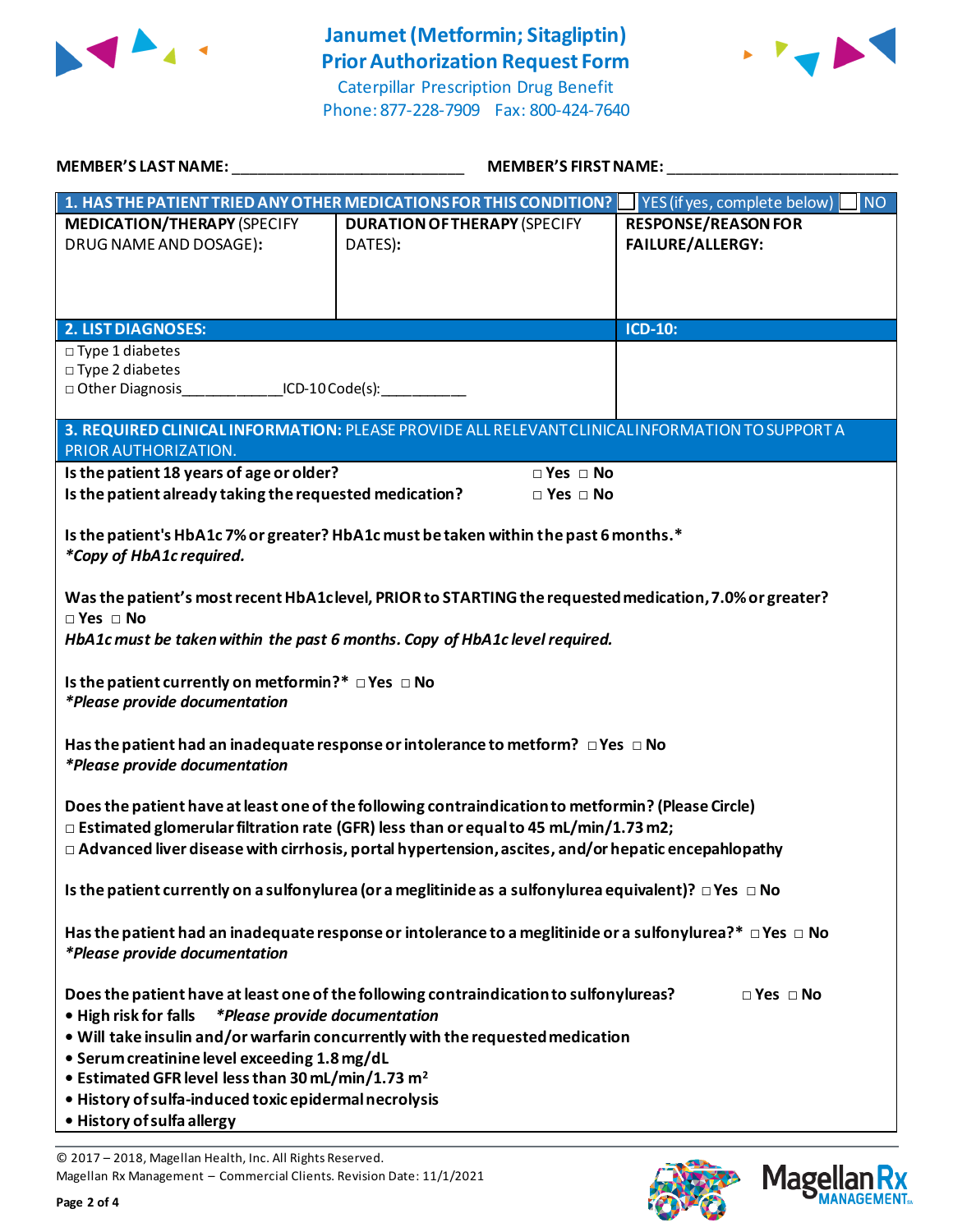

# **Janumet(Metformin; Sitagliptin) Prior Authorization Request Form**

Caterpillar Prescription Drug Benefit Phone: 877-228-7909 Fax: 800-424-7640



### **Is the patient currently taking one of the below? (Please Circle)**

- **Adlyxin (lixisenatide)**
- **Glyxambi(linagliptin/empagliflozin)**
- **Byetta, Bydureon (exenatide)**
- **Januvia(sitagliptin)**
- **Janumet XR (sitagliptin and metformin)**
- **Tradjenta (linagliptin)**
- **Onglyza (saxagliptin)**
- **Oseni (alogliptin-pioglitazone)**
- **Trulicity (dulaglutide)**
- **Victoza (liraglutide)**
- **Nesina (alogliptin)**
- **Jentadueto (linagliptin and metformin)**
- **Kombiglyze XR (saxagliptin and metformin)**
- **Kazano (alogliptin and metformin)**

### **Will the drug be discontinued? □ Yes □ No**

- **Adlyxin (lixisenatide)**
- **Glyxambi(linagliptin/empagliflozin)**
- **Byetta, Bydureon (exenatide)**
- **Januvia(sitagliptin)**
- **Janumet XR (sitagliptin and metformin)**
- **Tradjenta (linagliptin)**
- **Onglyza (saxagliptin)**
- **Oseni (alogliptin-pioglitazone)**
- **Trulicity (dulaglutide)**
- **Victoza (liraglutide)**
- **Nesina (alogliptin)**
- **Jentadueto (linagliptin and metformin)**
- **Kombiglyze XR (saxagliptin and metformin)**
- **Kazano (alogliptin and metformin)**

**Are there any other comments, diagnoses, symptoms, medications tried or failed, and/or any other information the physician feels is important to this review?**

**Please note:** Not all drugs/diagnosis are covered on all plans. This request may be denied unless all required information is received.

**ATTESTATION:** I attest the information provided is true and accurate to the best of my knowledge. I understand that the Health Plan, insurer, Medical Group or its designees may perform a routine audit and request the medical information necessary to verify the accuracy of the information reported on this form.

#### **Prescriber Signature or Electronic I.D. Verification: \_\_\_\_\_\_\_\_\_\_\_\_\_\_\_\_\_\_\_\_\_\_\_\_\_\_\_\_\_\_\_\_ Date: \_\_\_\_\_\_\_\_\_\_\_\_\_\_\_\_**

**CONFIDENTIALITY NOTICE:** The documents accompanying this transmission contain confidential health information that is legally privileged. If you are not the intended recipient, you are hereby notified that any disclosure, copying, distribution, or action taken in re liance on the contents

© 2017 – 2018, Magellan Health, Inc. All Rights Reserved.

Magellan Rx Management – Commercial Clients. Revision Date: 11/1/2021